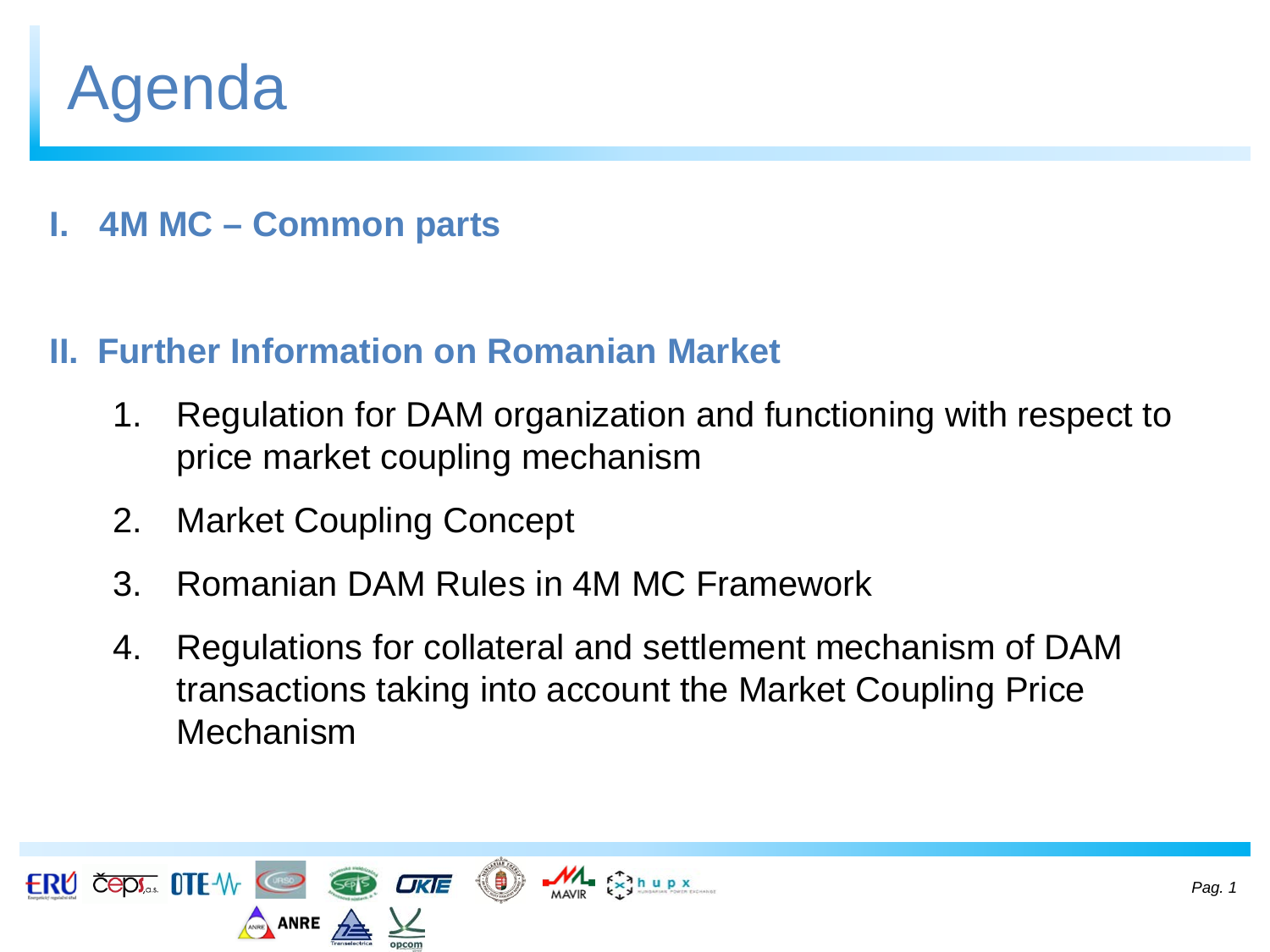## **Regulation for DAM organization and functioning with respect to price market coupling mechanism (1)**

### **Dam Participants**

| <b>Current Rules</b>                                                                    | <b>Rules in Coupled Market</b>                                                                                                                                                                   |
|-----------------------------------------------------------------------------------------|--------------------------------------------------------------------------------------------------------------------------------------------------------------------------------------------------|
| 1. NRA license holder                                                                   | 1. NRA license holder                                                                                                                                                                            |
| 2. Producers with Pinst < 100 kW                                                        | 2. Producers with Pinst < 100 kW                                                                                                                                                                 |
| 3. Holders of licenses for establish energy<br>capacity during the tests running period | 3. TSO as Implicit Participant to assume the shipping role,<br>responsible for physical and commercial exchange on<br>cross-border interconnection with other markets within<br>the coupled area |





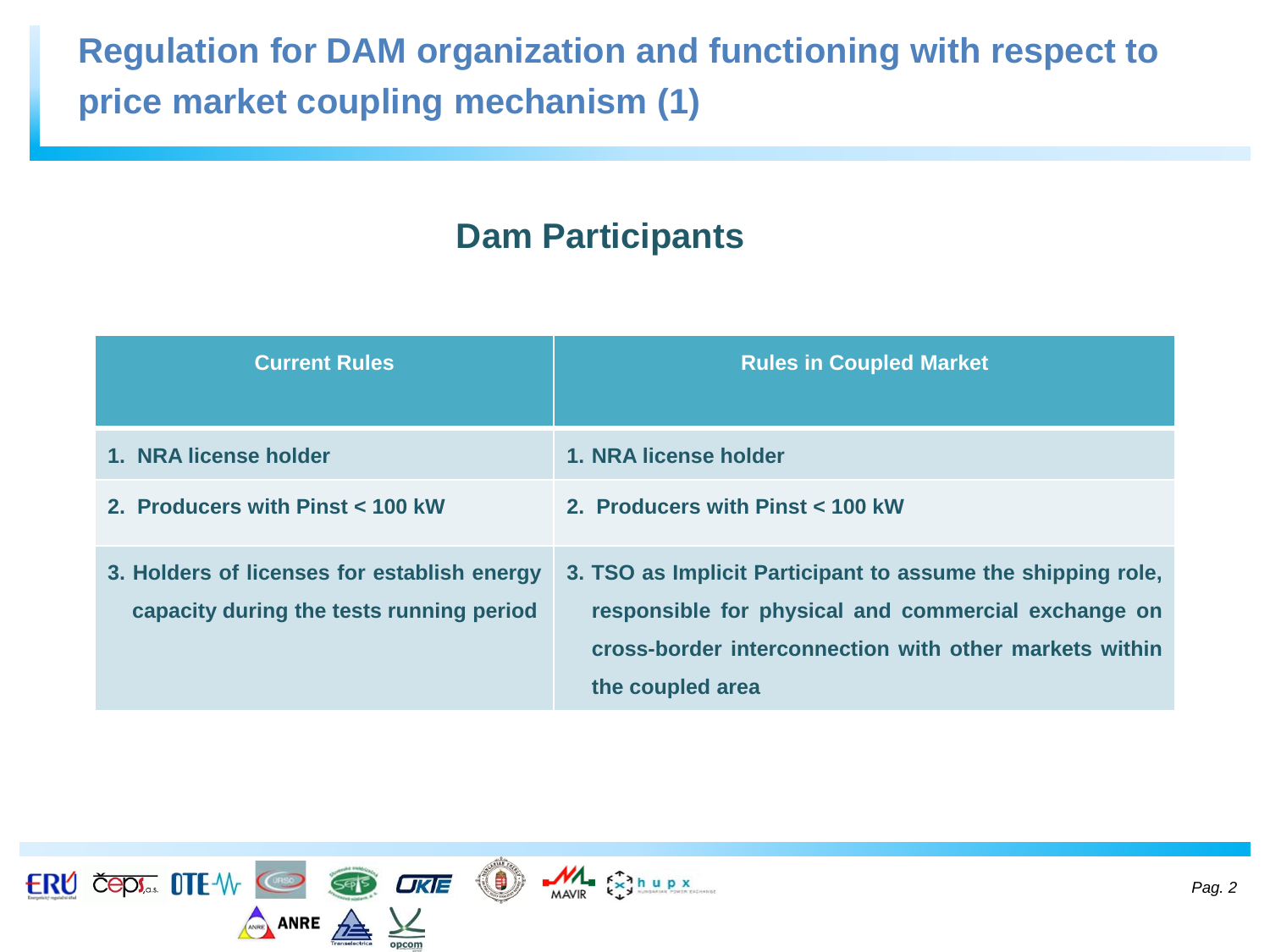### **Regulation for DAM organization and functioning with respect to price market coupling mechanism (2)**

### **Offering Rules**

|                                                                                           | <b>Current Rules</b>                               | <b>Rules in Coupled Market</b>                                                                                                                             |
|-------------------------------------------------------------------------------------------|----------------------------------------------------|------------------------------------------------------------------------------------------------------------------------------------------------------------|
| 1. Buy / Sell hourly orders                                                               | <b>Maximum 25 pairs</b><br><b>Quantity - Price</b> | <b>Maximum 32 pairs Quantity -</b><br><b>Price</b>                                                                                                         |
| 2. Simple Buy / Sell hourly<br>orders (only one<br>pair<br><b>Quantity - Price)</b>       | <b>YES</b>                                         | <b>YES</b>                                                                                                                                                 |
| 3. Block Order                                                                            | <b>NO</b>                                          | <b>Combined simple</b><br>buy/sell<br>hourly orders for more hourly<br>intervals, which execution is<br>interdependent, meaning all<br>executed or none do |
| 4. Sell orders for participants<br>having priority production<br>according to regulations | <b>YES</b>                                         | <b>NO</b>                                                                                                                                                  |

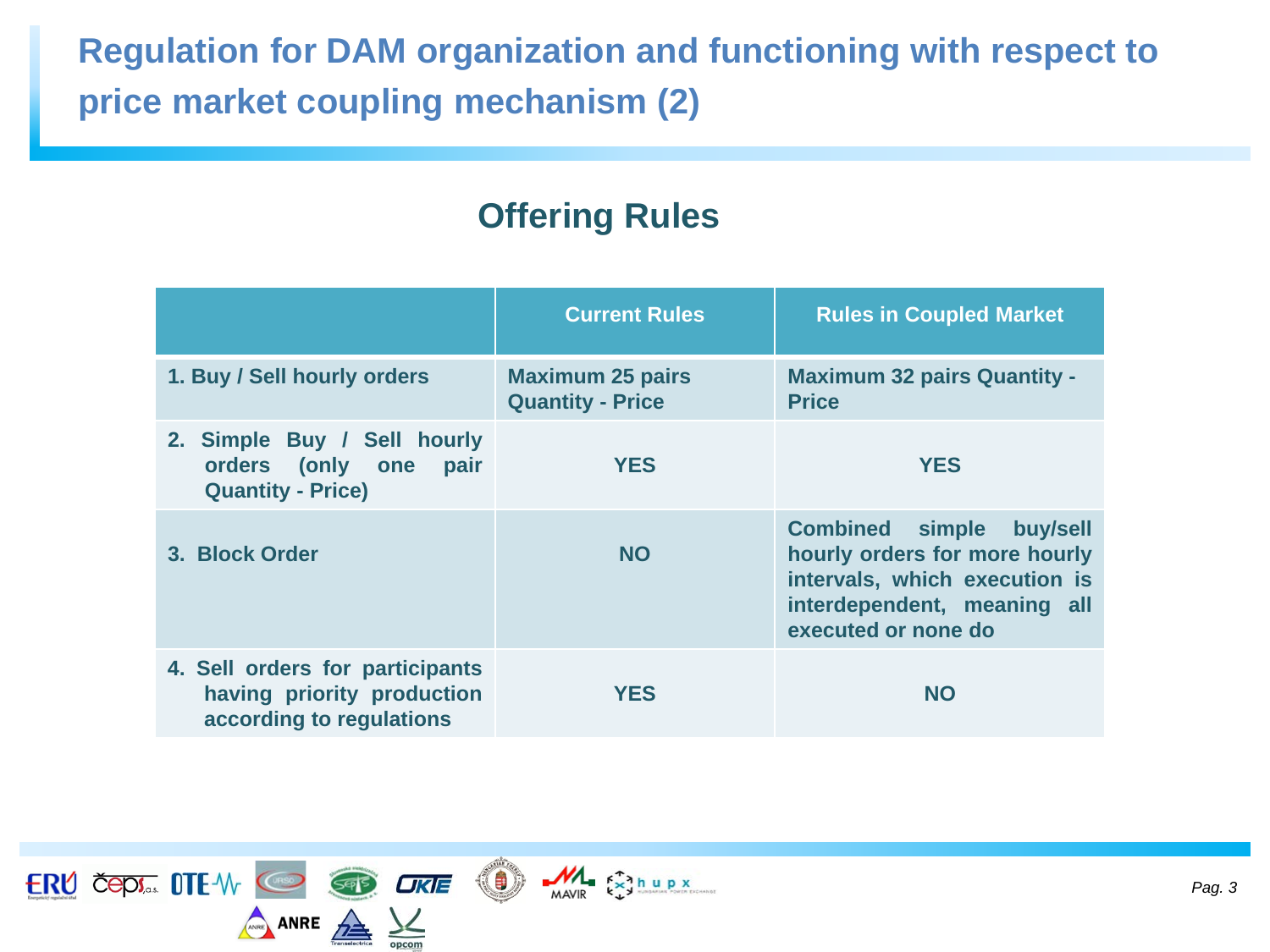## **Regulation for DAM organization and functioning with respect to price market coupling mechanism (3)**

### **Offering Rules (contd.)**

|                                                              | <b>Current Rules</b>           | <b>Rules in Coupled Market</b>                                   |
|--------------------------------------------------------------|--------------------------------|------------------------------------------------------------------|
| <b>Price scale</b><br>5.<br>- minimum<br>- maximum           | 0,01 lei/MWh<br>4800 lei/MWh   | <b>Equivalent in RON for:</b><br>-500 euro/MWh<br>+3000 euro/MWh |
| 6. Sell orders with negative prices                          | <b>NO</b>                      | <b>YES</b>                                                       |
| 7. Thick size<br>- quantity<br>- price                       | 3 decimals<br>2 decimals       | 1 decimal<br>2 decimals                                          |
| 8. Hourly trading intervals which<br>orders are reffering to | <b>Hours in EET</b>            | <b>Hours in CET</b>                                              |
| 9. Orders submitted in advance                               | With 6 days before trading day | For days which exchange rate is<br>published for                 |
| 10. Gate Closure Time for DAM                                | $11:15$ (RO)                   | 11:00 (CET)<br>12:00 (RO)                                        |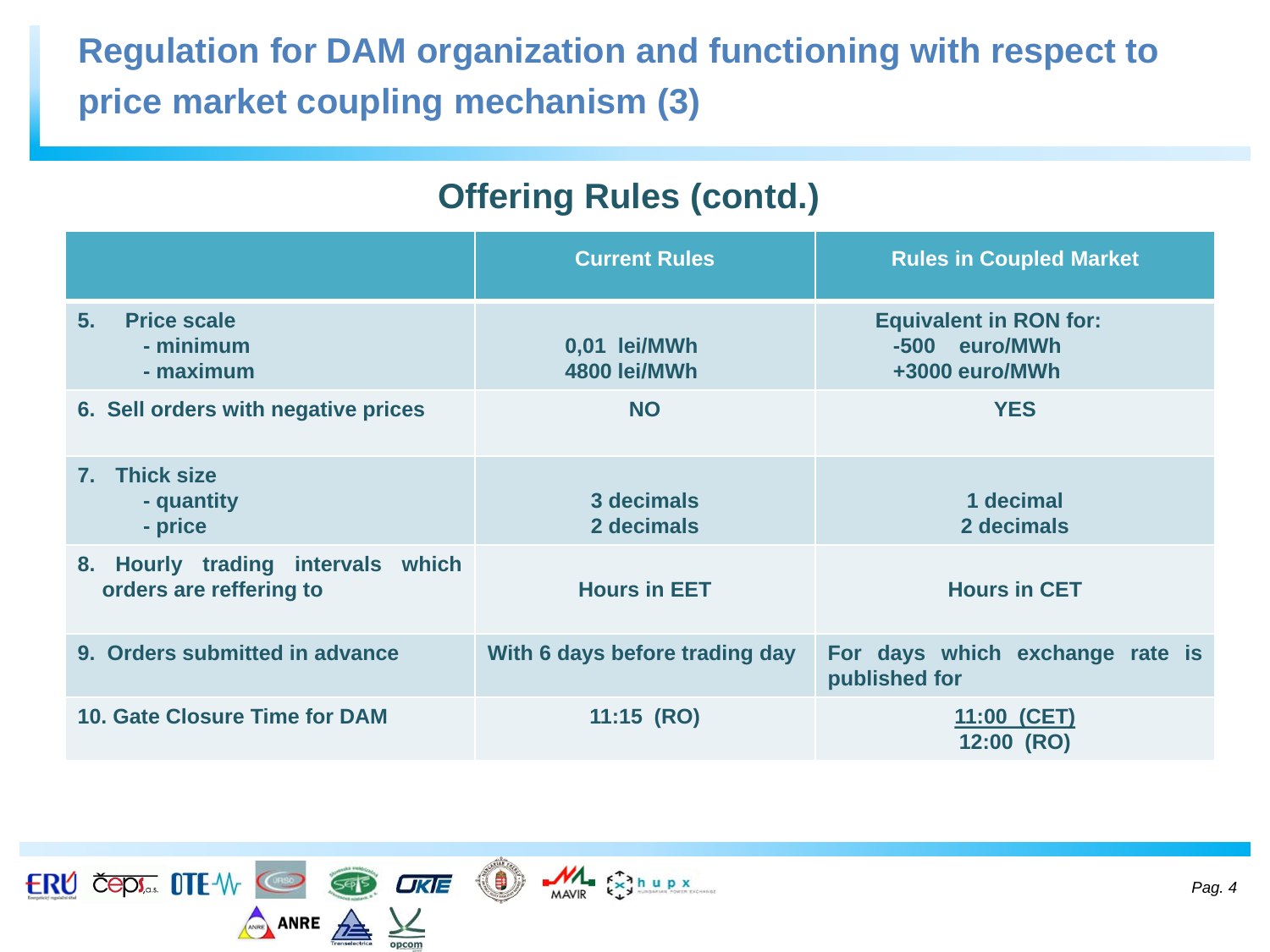### **Regulation for DAM organization and functioning with respect to price market coupling mechanism (4)**

### **Trading Mechanism**

| <b>Current Rules</b>                     | <b>Rules in Coupled Market</b>                                                                                                                                                                                                       |  |  |
|------------------------------------------|--------------------------------------------------------------------------------------------------------------------------------------------------------------------------------------------------------------------------------------|--|--|
|                                          | OPCOM aggregates the hourly orders in sell and buy<br>curves and adds the block offers and all of them send                                                                                                                          |  |  |
| <b>OPCOM</b> calculates for each trading | them anonimyzed to coordinator.                                                                                                                                                                                                      |  |  |
| interval MCP at the intersection point   | - DAM trades are concluded by means of matching                                                                                                                                                                                      |  |  |
| of the sell and buy curves.              | algorithm within the PCR market coupling mechanism.<br>- DAM MCPs are given by matching all sell and buy<br>and block orders, by respecting<br>the<br><b>CUIVES</b><br>interconnections capacity constraint, in all coupled<br>area. |  |  |



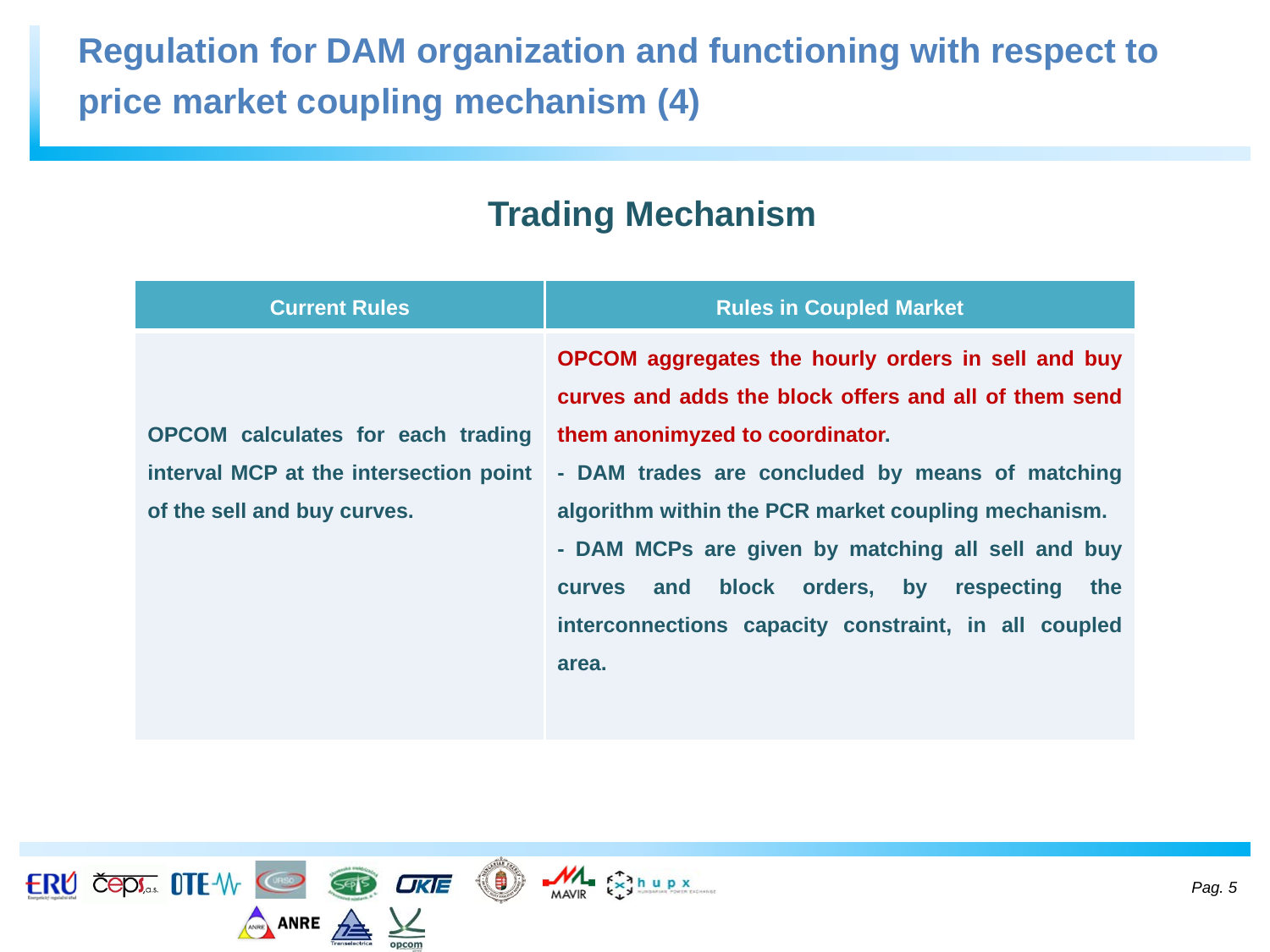### **Market Coupling Concept (1)**

**No congestion (enough ATC) – Equal MCPs** 

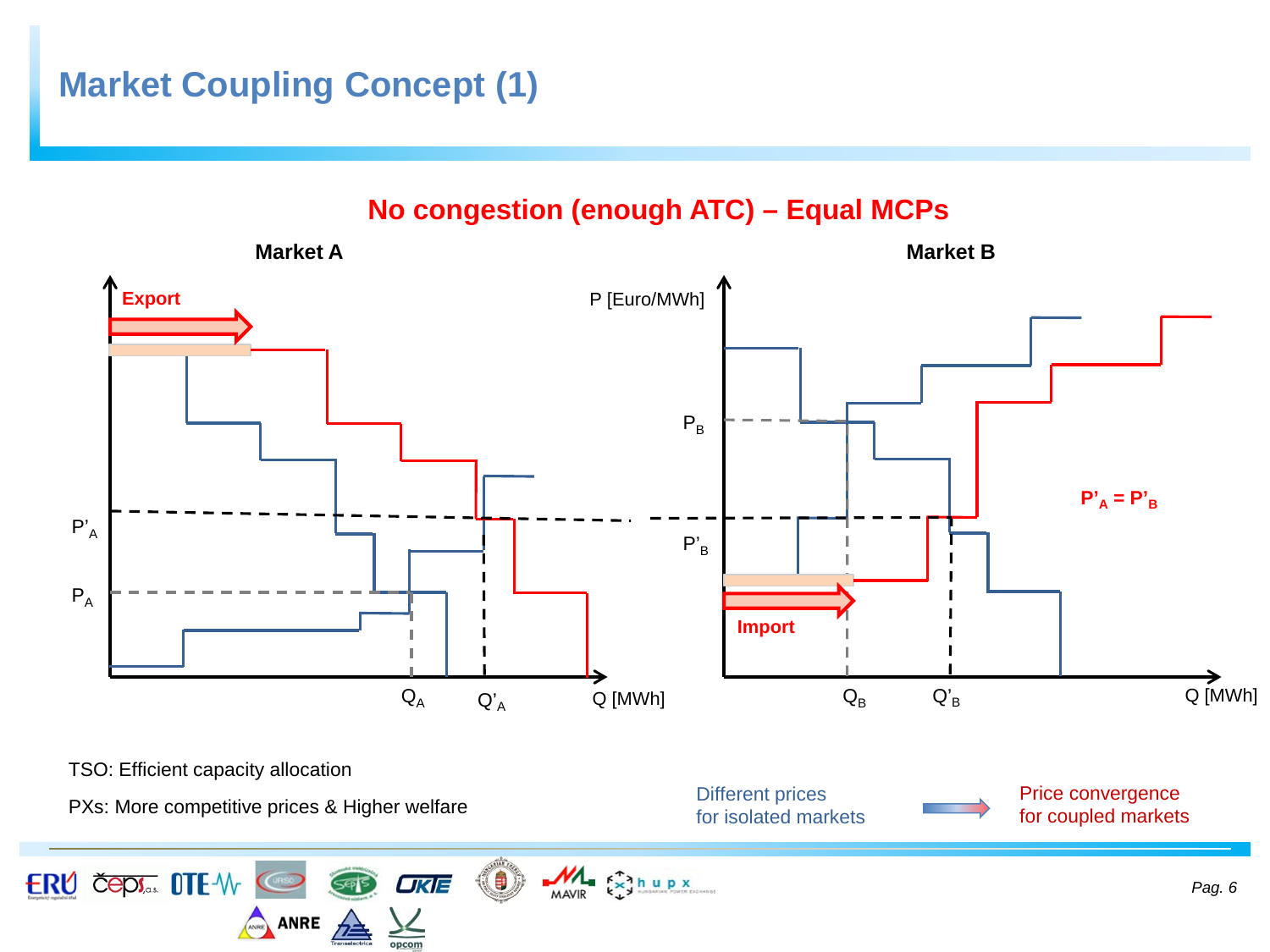### **Market Coupling Concept (2)**

ANRE A

又

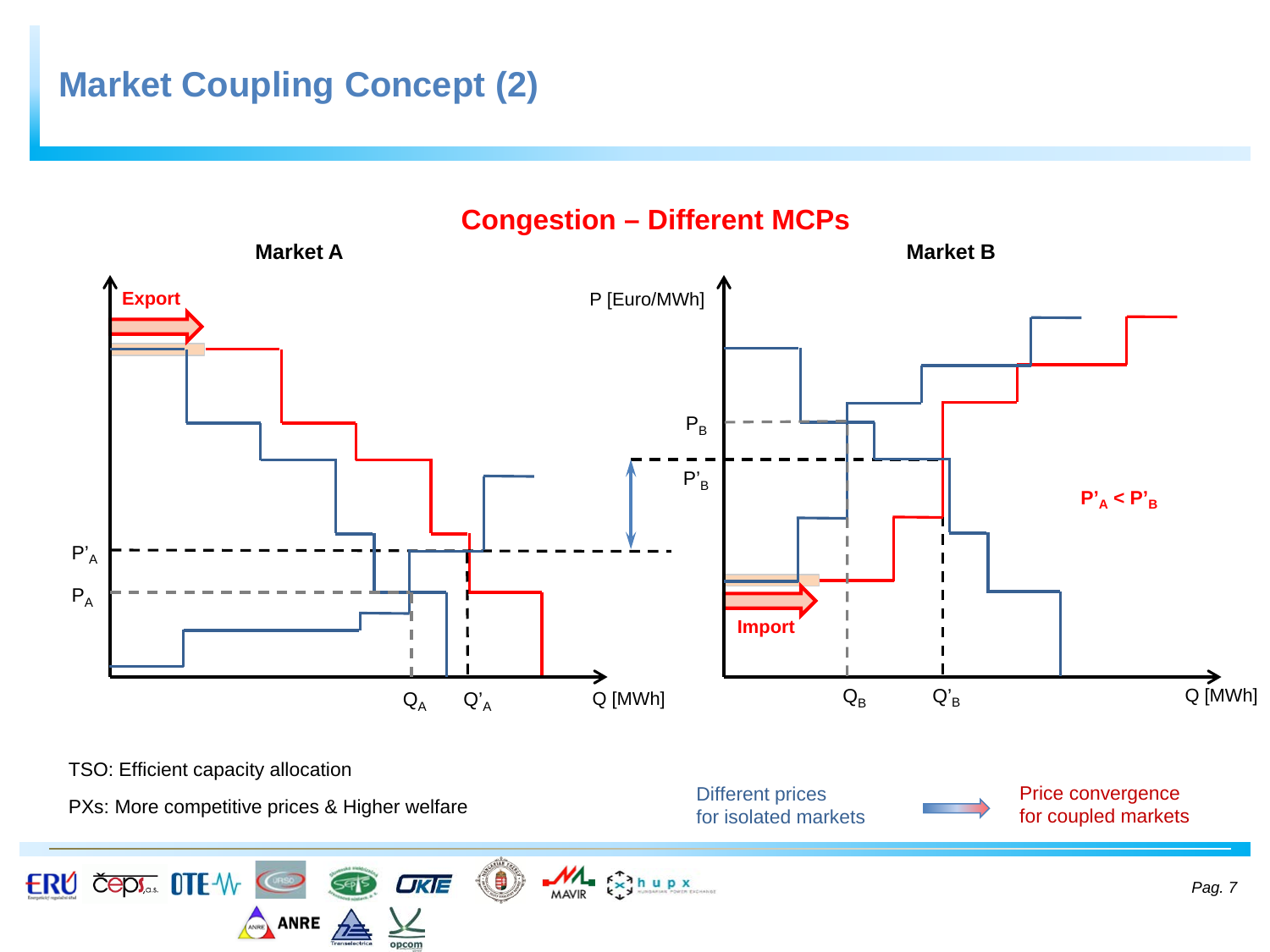### **Romanian DAM Rules in 4M MC Framework (1)**

#### **New market features:**

- **Threshold prices**   $\rightarrow$ 
	- ⇒ **Minimum threshold = -150 €/MWh**
	- ⇒ **Maximum threshold = 500 €/MWh**
- **(Implicit) Secondary Auction = Order Book reopened in case of MCP outside the threshold price range (less or equal to minimum threshold or higher or equal to maximum threshold), while functioning in the coupling regime**
- **Shadow Auction = Explicit auction for capacity allocation for the next delivery day in case of decoupling**
- **Last resort regime (ANRE ord. 82/2014) = Internal implicit auction for DAM in case of decoupling (isolated DAN performance)**

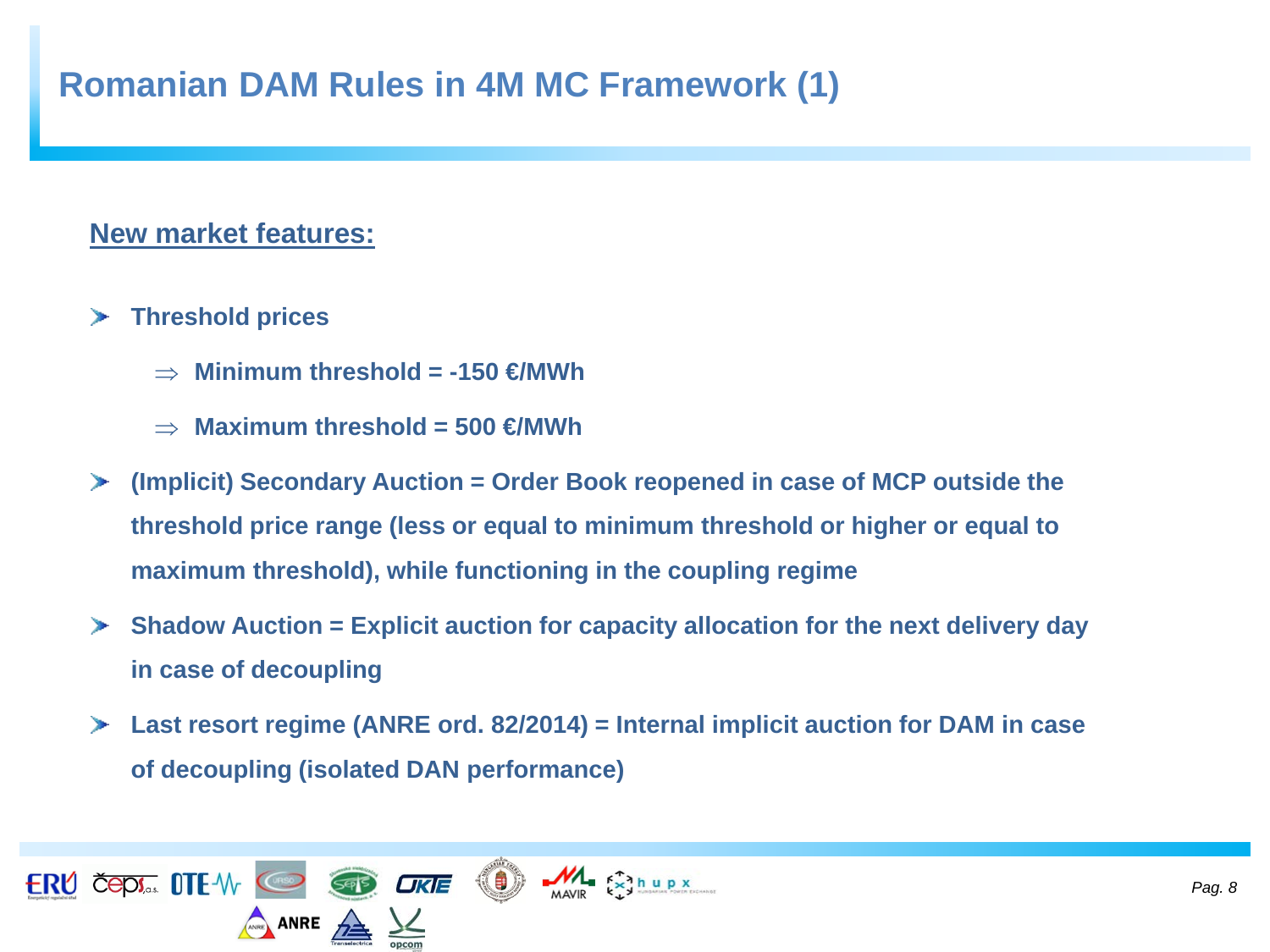### **Romanian DAM Rules in 4M MC Framework (2)**

#### **The bidding process:**

- **Stepwise hourly orders as in the current model;**  $\rightarrow$
- $\blacktriangleright$ **Block Orders = Orders on more hourly intervals, characterized by:**
	- **Direction (for sell / buy);**
	- $\triangleright$  The block definition period = the consecutive hourly intervals (minimum 4)
	- **Volume = the same volume on each interval within the block definition period;**
	- **Price = the average price ordered by participant for block energy;**
	- **The block can only be fully accepted or rejected.**
- **Linked Block Orders = block order whose acceptance is conditioned by acceptance of other block which it is linked with**
	- **"Parent" Block Order– block that may be individually accepted in case the block condition is fullfilled;**
	- **"Child" Block Order – block that may be accepted if the block condition is fullfilled and only if "parent" block order has been accepted.**

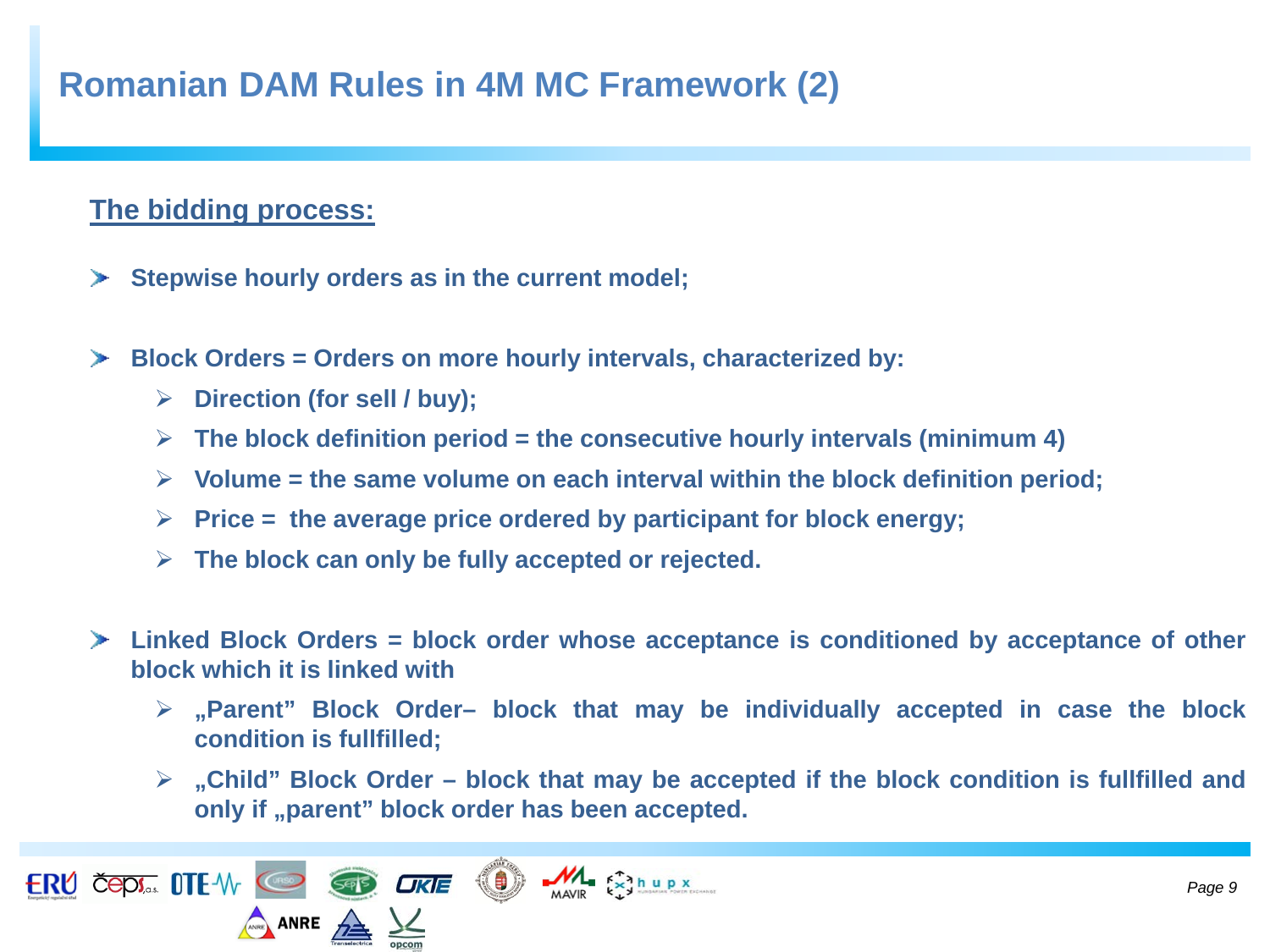### **Romanian DAM Rules in 4M MC Framework (3)**

#### **Hourly Orders:**

- **The price – quantity pairs shall be cumulated**  $\blacktriangleright$
- **The price scale limits are convert to RON using the exchange rate**

1 Euro = 4,5 RON  $\longrightarrow$  [- 675 RON/MWh, 13.500 RON/MWh]

| <b>Sell Offer</b><br>Int.1 |          |           |  |  |
|----------------------------|----------|-----------|--|--|
| #                          | Quantity | Price     |  |  |
|                            | [MWh/h]  | [RON/MWh] |  |  |
|                            | 50       | 150       |  |  |
| 2                          | 30       | 200       |  |  |
| 3                          | 25       | 250       |  |  |

| <b>Sell Offer</b><br>Int.2 |          |           |  |
|----------------------------|----------|-----------|--|
| #                          | Quantity | Price     |  |
|                            | [MWh/h]  | [RON/MWh] |  |
|                            | 70       | 130       |  |
| $\overline{2}$             | 50       | 190       |  |
| 3                          | 20       | 250       |  |

| <b>Prices</b> | $-2250$ | 130 | 150 | 190 | 200 | 250 | 13500 |            |
|---------------|---------|-----|-----|-----|-----|-----|-------|------------|
| Interval 1    |         |     | 50  |     | 30  | 25  |       |            |
| Interval 2    |         | 70  |     | 50  |     | 20  |       |            |
| Interval 3    |         |     |     |     |     |     |       | Quantities |
| Interval 4    |         |     |     |     |     |     |       |            |
| Interval 5    |         |     |     |     |     |     |       |            |

ERU ČEPS... OTE-W CO CO UKE (D) MA ESINUPX

ANRE A V

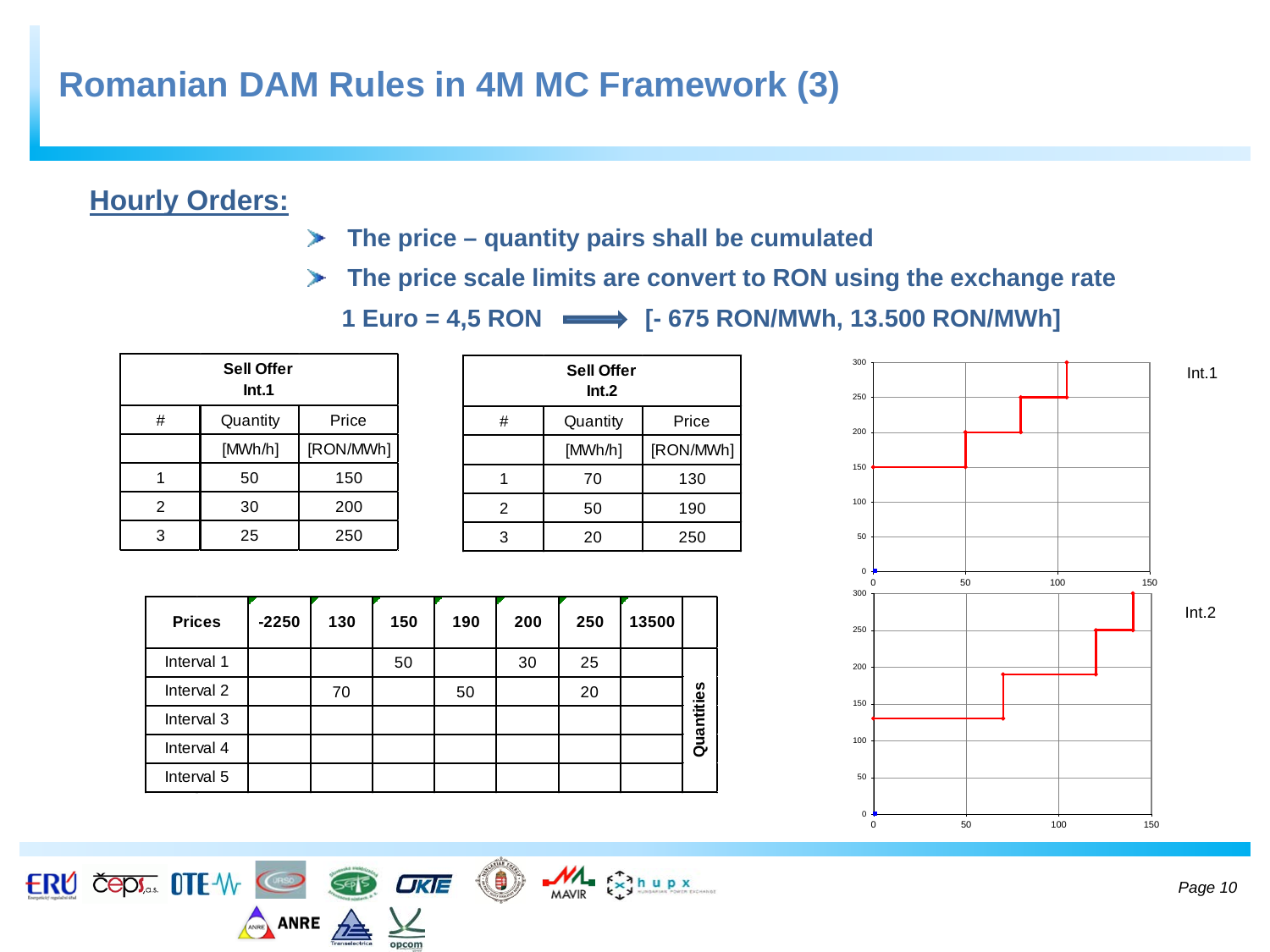### **Romanian DAM Rules in 4M MC Framework (4)**

#### **Hourly Orders whith negative prices:**

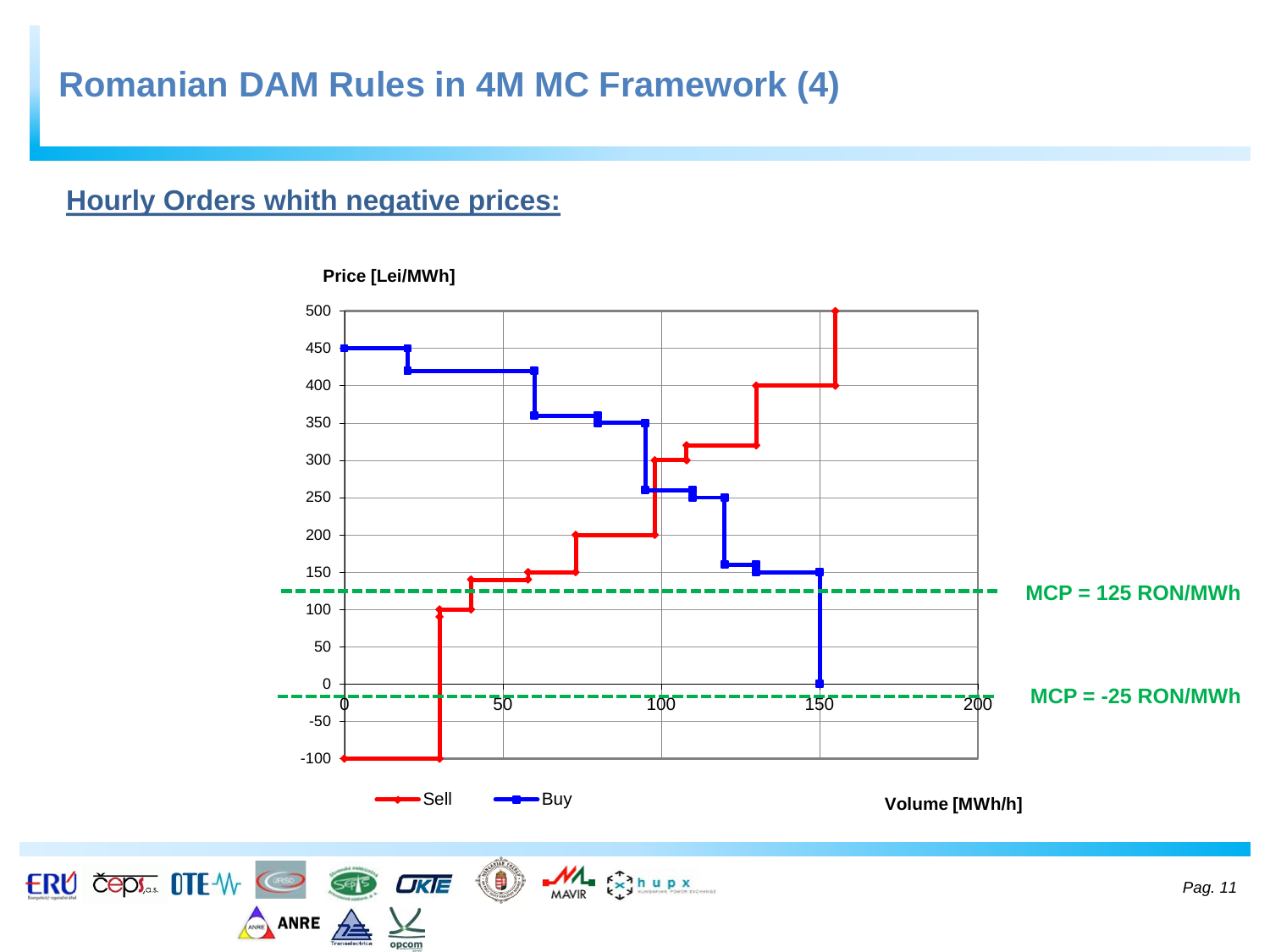### **Romanian DAM Rules in 4M MC Framework (5)**

### **Block Orders (1):**

ERU ČEPI... OTE-W

**The block order has condition "all or nothing" (same quantity defined for every hourly interval within the block definition period).**

**The block order for buying is accepted if the block order price is higher than average MCP for the block definition period.**



O

**OKIE** 

ANRE A

 $M = \sum_{\substack{x=1 \text{odd } } }$ 

| Int.    | MCP<br>[RON/MWh] |
|---------|------------------|
| int. 1  | 120              |
| int. 2  | 110              |
| int. 3  | 150              |
| int. 4  | 180              |
| Average | 140              |

- **Block Price = 145 RON/MWh**  $\mathcal{L}_{\mathcal{D}}$ 
	- **= > Block Accepted**
- **Block Price= 130 RON/MWh**  $\blacktriangleright$ 
	- **= > Block Rejected**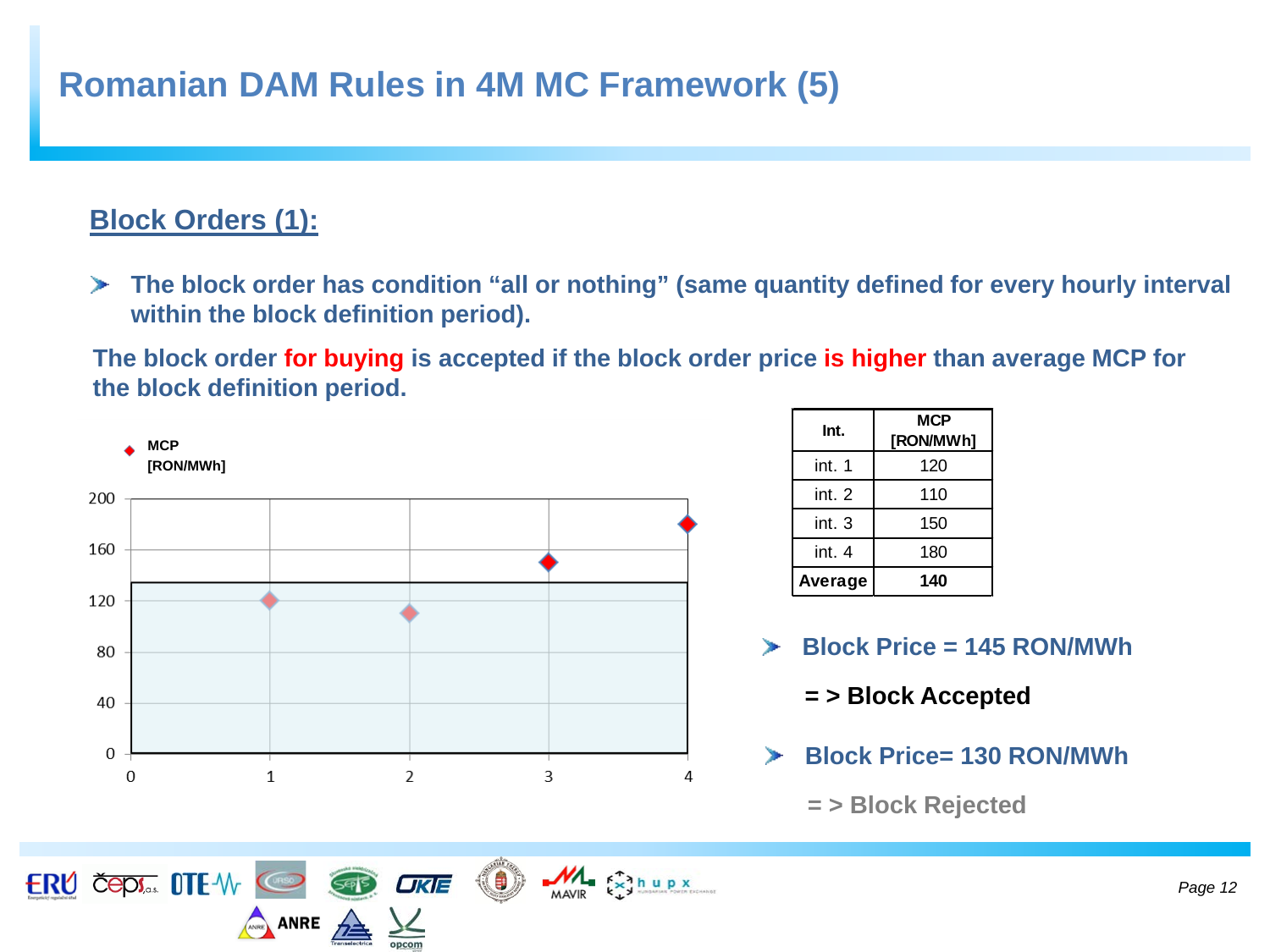### **Romanian DAM Rules in 4M MC Framework (6)**

### **Block Orders (2):**

ERU ČEPA OTE W @

ANRE A

- **The block order has condition "all or nothing" (same quantity defined for every hourly interval within the block definition).**
- **The block order for selling is accepted if the block order price is less than average MCP for the block definition period.**



0

**OKIE** 

 $M = \begin{bmatrix} 1 & 1 & 1 & 1 \\ 1 & 1 & 1 & 1 & 1 \\ 1 & 1 & 1 & 1 & 1 \\ 1 & 1 & 1 & 1 & 1 \end{bmatrix}$ 

| Int.    | MCP<br>[RON/MWh] |
|---------|------------------|
| int. 1  | 120              |
| int. 2  | 110              |
| int. 3  | 150              |
| int. 4  | 180              |
| Average | 140              |

- **Block Price = 135 RON/MWh**  $\mathcal{L}_{\mathcal{D}}$ 
	- **= > Block Accepted**
- **Block Price = 145 RON/MWh**  $\blacktriangleright$ 
	- **= > Block Rejected**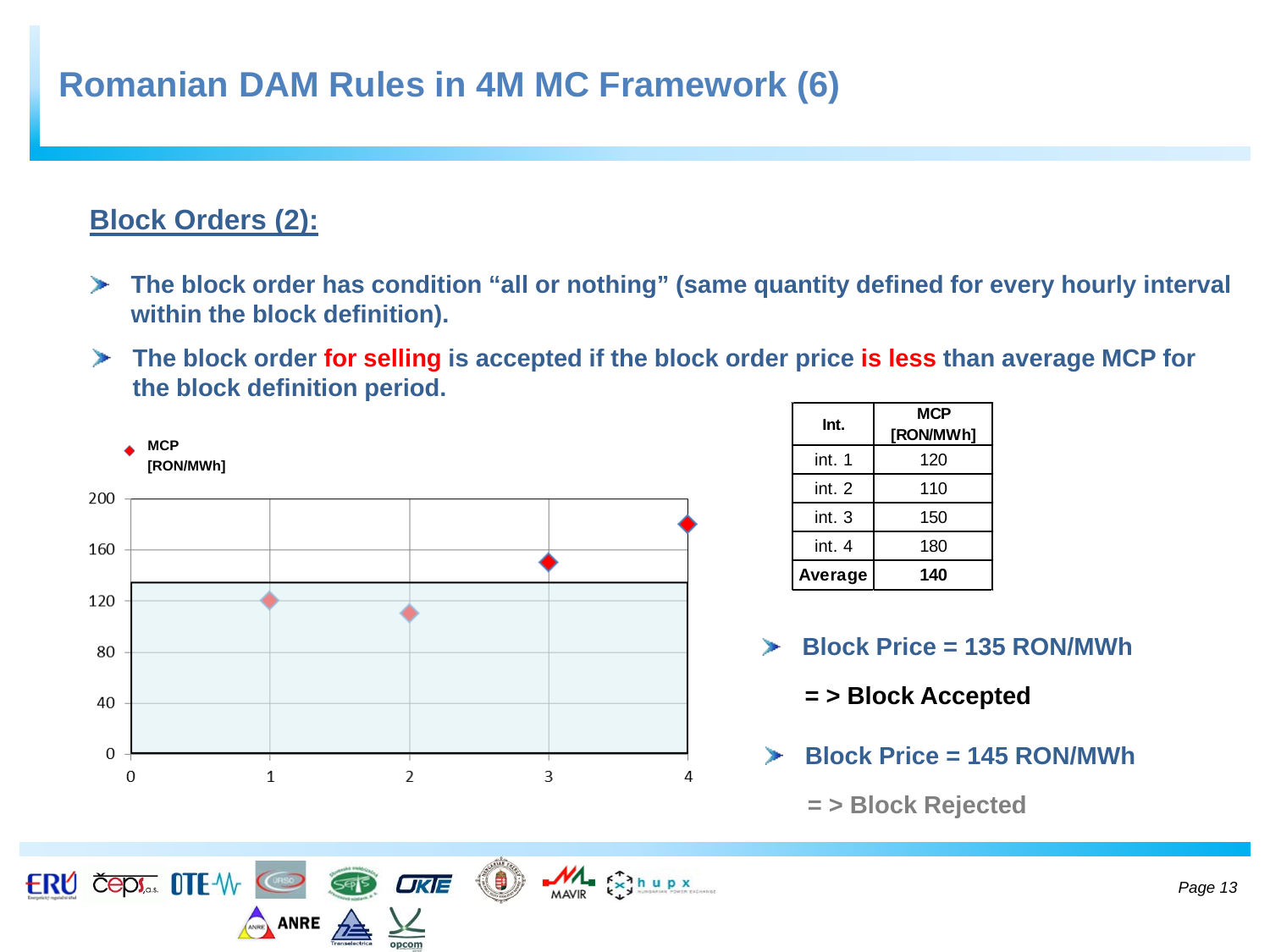### **Romanian DAM Rules in 4M MC Framework (7)**

#### **Linked Block Orders (maximum 3 generations) (1):**

**OKIE** 



ERU ČEPA OTE W @

 $Ans. A NRE 22$ 

**BLB\_1**

BLB 1 may be individually accepted in case of block condition is fulfilled

#### **BLB\_1 is "parent" for pentru BLB\_2**

**BLB\_2 is "child" for BLB\_1**

BLB\_2 may be individually accepted in case of block condition is fulfilled and only if BLB\_1 has been accepted

**BLB\_2 is "parent" for BLB\_3**

 $M = \frac{1}{k}$ 

**BLB\_3 is "child" for BLB\_2**

BLB\_3 may be individually accepted in case of block condition is fulfilled and only if BLB\_2 has been accepted.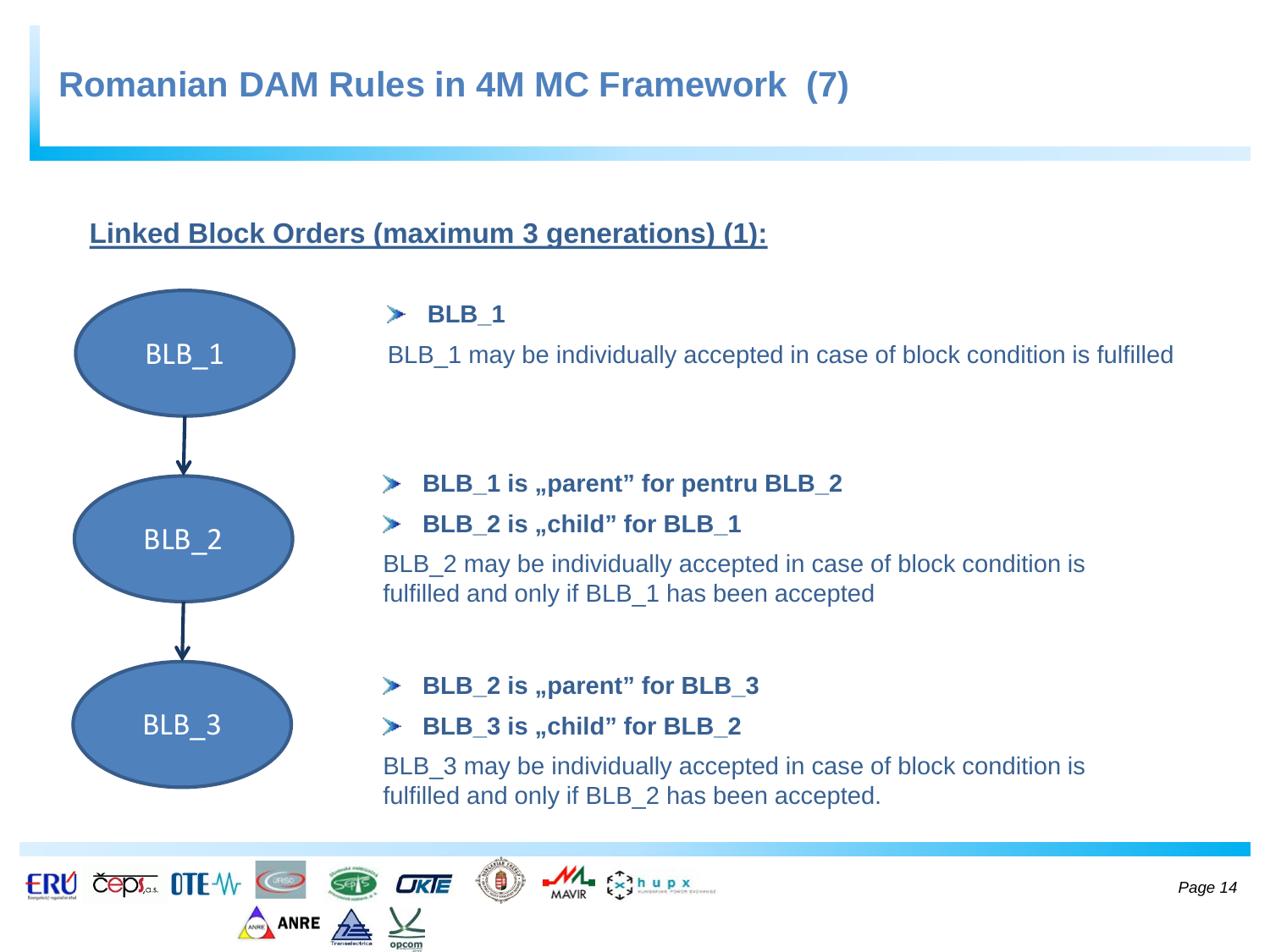### **Romanian DAM Rules in 4M MC Framework (8)**

#### **Linked Block Orders – Possible Scenarios (2):**



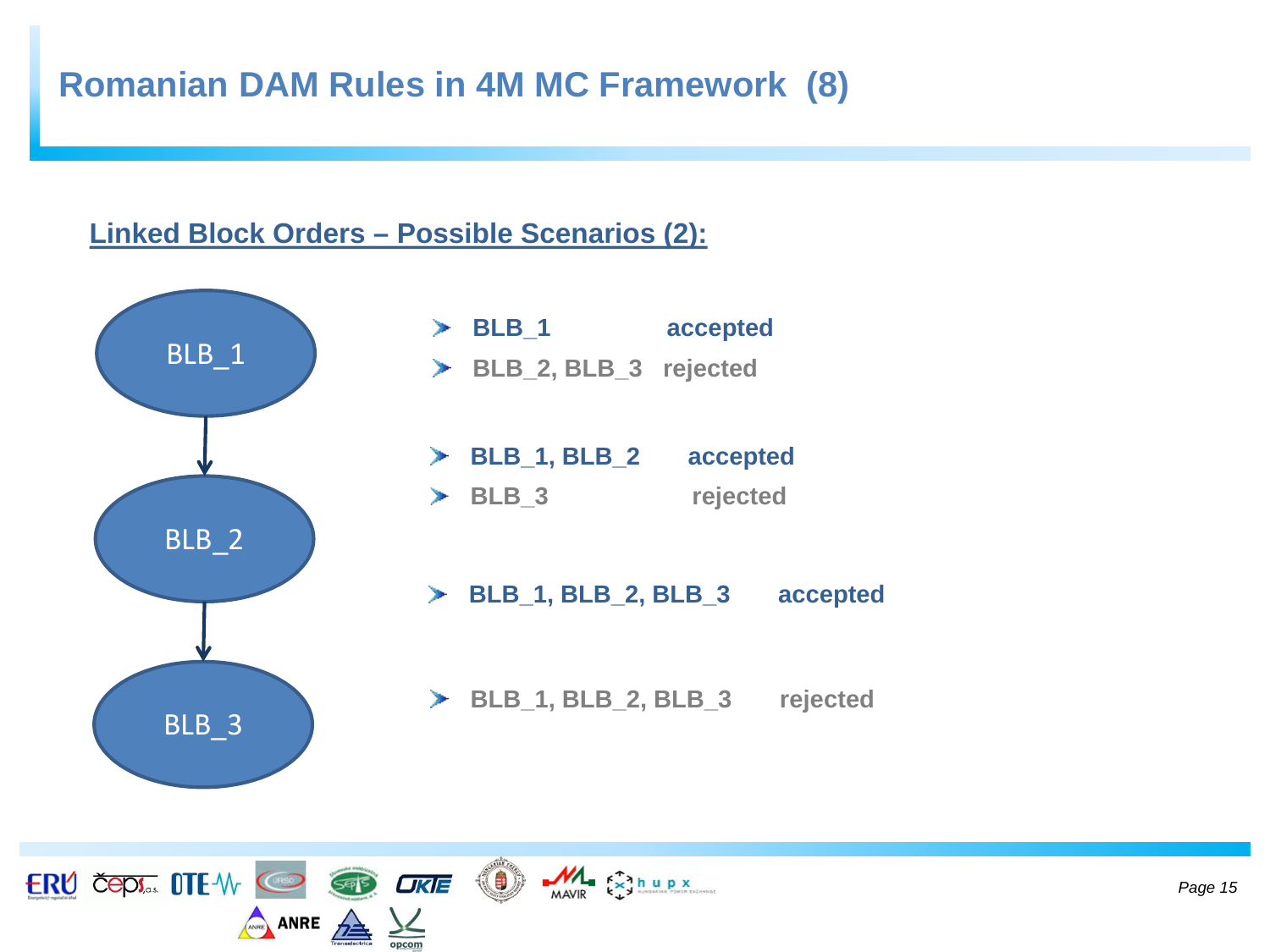#### **Linked Block Orders – Total welfare principle for the linked blocks (3):**

|         | Int.    | <b>MCP</b><br>[RON/MWh] | <b>Average MCP</b><br>[RON/MWh] | <b>BLB</b> |
|---------|---------|-------------------------|---------------------------------|------------|
|         | int. 1  | 137,00                  |                                 |            |
|         | int. 2  | 102,00                  |                                 |            |
|         | int. 3  | 98,00                   |                                 |            |
| $BLB_1$ | int. 4  | 97,00                   | 105,00                          | $BLB_1$    |
|         | int. 5  | 88,00                   |                                 |            |
|         | int. 6  | 94,00                   |                                 |            |
|         | int. 7  | 119,00                  |                                 |            |
|         | int. 8  | 139,00                  |                                 |            |
|         | int. 9  | 139,00                  |                                 |            |
|         | int. 10 | 129,00                  |                                 |            |
| $BLB_2$ | int. 11 | 119,00                  |                                 |            |
|         | int. 12 | 129,00                  |                                 |            |
|         | int. 13 | 139,00                  |                                 |            |
|         | int. 14 | 139,00                  |                                 |            |
|         | int. 15 | 139,00                  |                                 |            |
|         | int. 16 | 139,00                  | 144,76                          | $BLB_2$    |
|         | int. 17 | 139,00                  |                                 |            |
|         | int. 18 | 139,00                  |                                 |            |
|         | int. 19 | 139,00                  |                                 |            |
|         | int. 20 | 177,00                  |                                 |            |
|         | int. 21 | 177,00                  |                                 |            |
|         | int. 22 | 139,00                  |                                 |            |
|         | int. 23 | 140,00                  |                                 |            |
|         | int. 24 | 200,00                  |                                 |            |

 $Ans. A NRE 22$ 

**OKIE** 

ERU ČEPI... OTE-W COD STR

**Acceptance general condition of a block:**

#### **The Block Order is accepted if the block order price is better than average MCP for the block definition period or**

**The block order is accepted if the welfare generated by order definition is at least equal with welfare resulted for executed block at calculated MCP**

#### **Linked Sell Orders**

BLB\_1 (15 MWh/h, 107 RON/MWh)

 $\Rightarrow$  Expected Welfare =  $15*7*107 = 11.235$  RON

BLB\_2 (25 MWh/h, 137 RON/MWh)

 $\Rightarrow$  Expected Welfare = 25\*17\*137 = 58.225 RON

Total Expected Welfare = 69.460 RON

#### $\blacktriangleright$ **Results for MCP**

 $M = \frac{f^2}{f}$ hupx

- **BLB**  $1 =$   $\ge$  Expected Welfare =  $15*7*105 = 11.025$  RON
- **BLB**  $2 \Rightarrow$  Expected Welfare =  $25*17*144.76 = 61.523$  RON

Total Expected Welfare = 72.548 RON

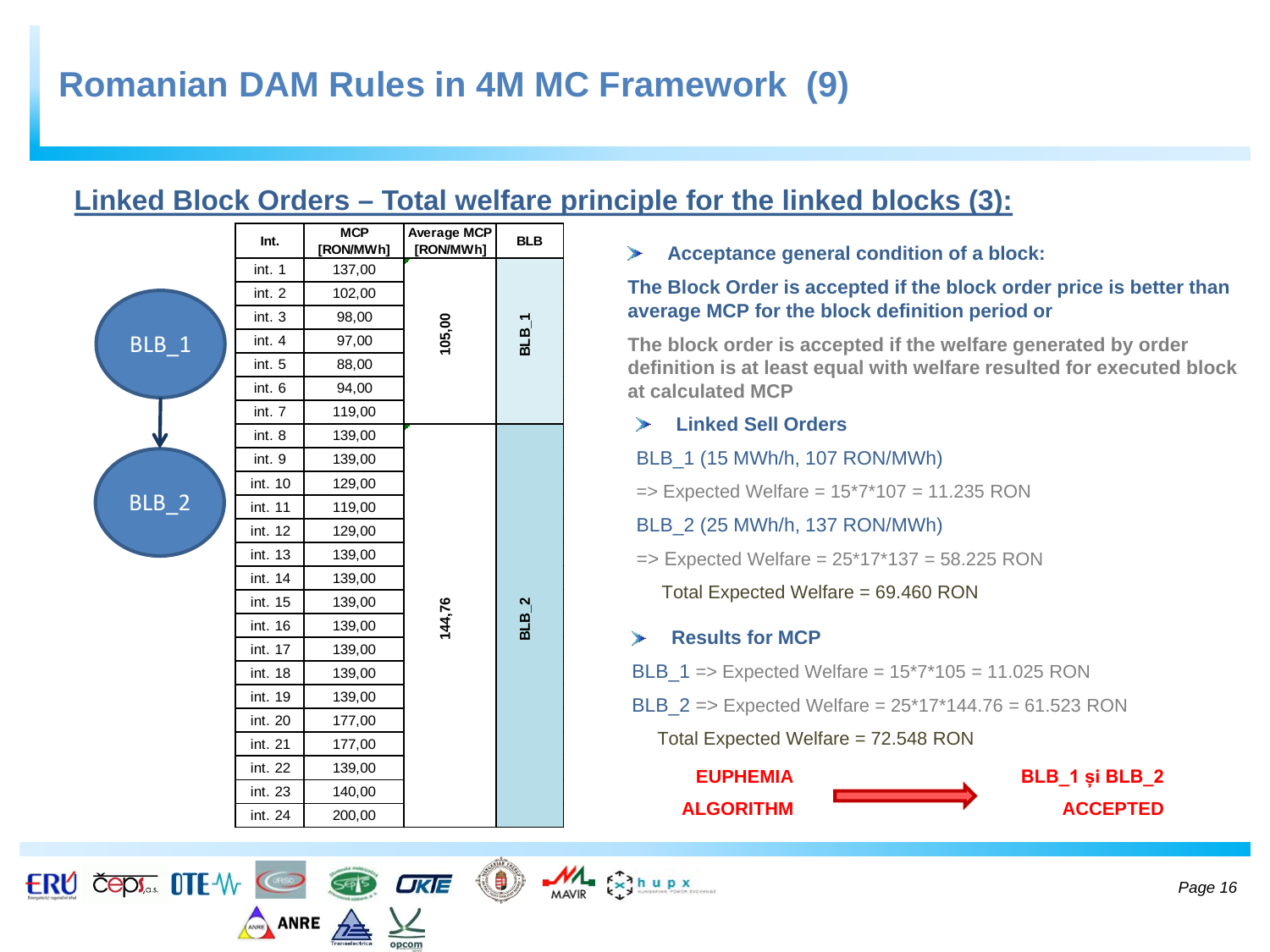### **Romanian DAM Rules in 4M MC Framework (10)**

#### **The results of the coupling algorithm:**

- **MCP for each bidding area [€/MWh];**  $\geq$
- **Net position for each bidding area;**  $\rightarrow$
- **Energy flow through each interconnection, associated to DAM trades;**  $\rightarrow$
- **The executed blocks and accepted quantities.** $\blacktriangleright$

#### **Trade Confirmations:**

- **MCP for national bidding area [RON/MWh];**  $\mathcal{P}$
- **Accepted quantities of hourly orders for sell and buy;**  $\rightarrow$
- **Executed blocks;**   $\rightarrow$
- **The energy flows through Romanian – Hungarian interconnection**  $\rightarrow$

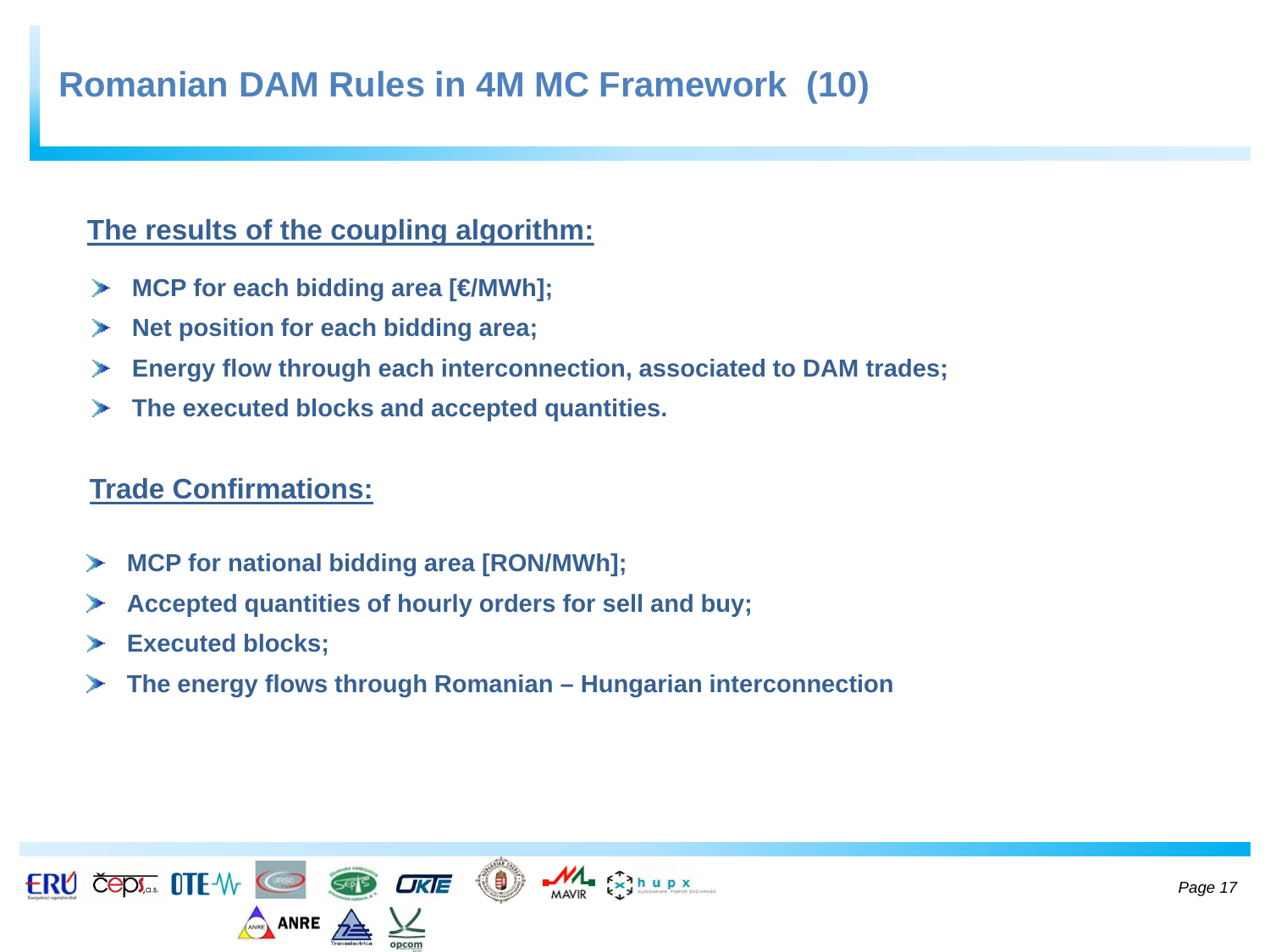### **Romanian DAM Rules in 4M MC Framework (11)**

**The financial and commercial flows between participants in the markets coupling (1)**



**Financial Settlement [Lei]**

**Payments**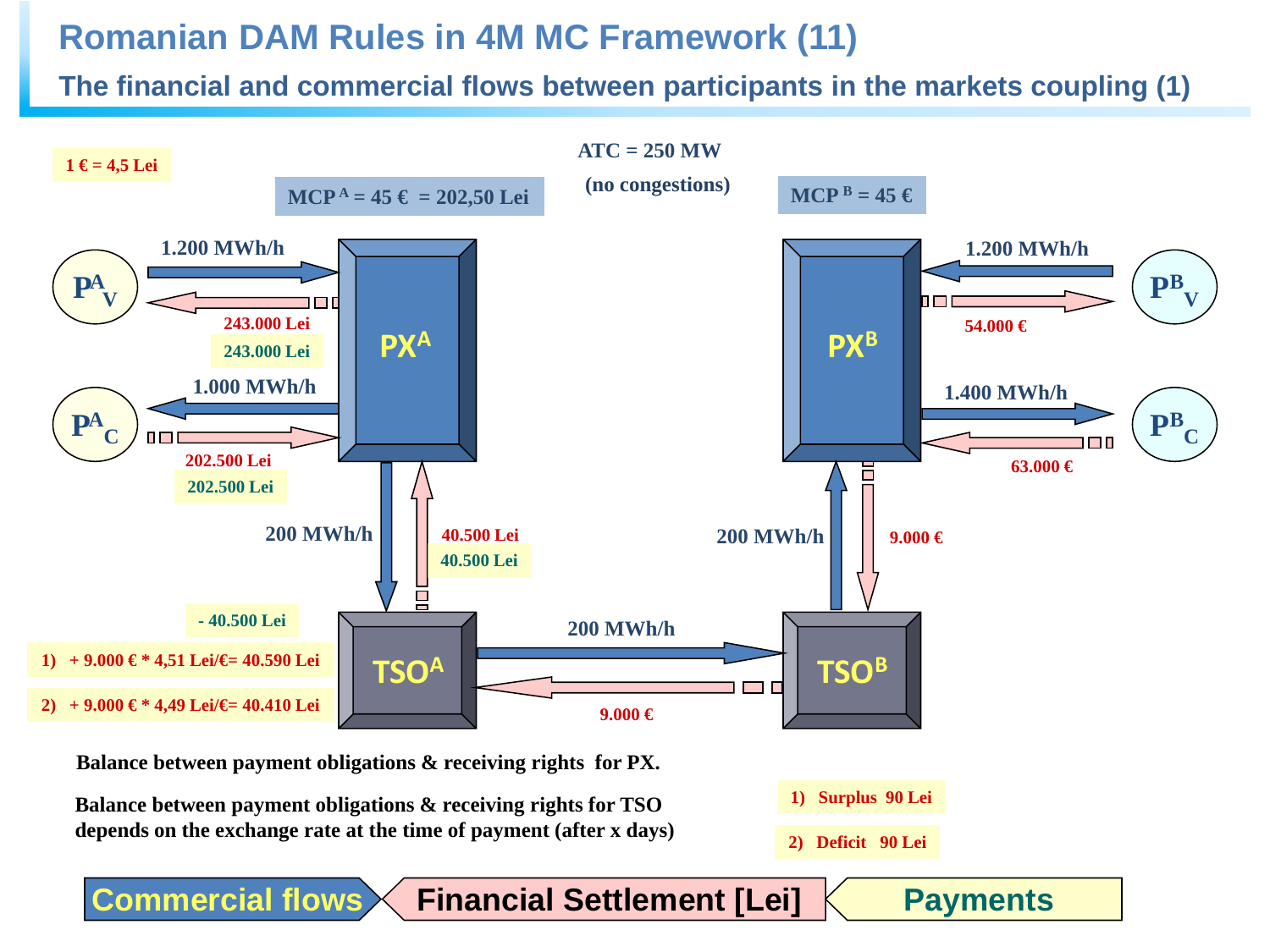### **Romanian DAM Rules in 4M MC Framework (12)**

**The financial and commercial flows between participants in the markets coupling (2)**



**Balance between payment obligations & receiving rights for TSO depends on the exchange rate at the time of payment (after x days)**

**Commercial flows**

**2) Deficit 90 Lei**

**Payments**

**Financial Settlement [Lei]**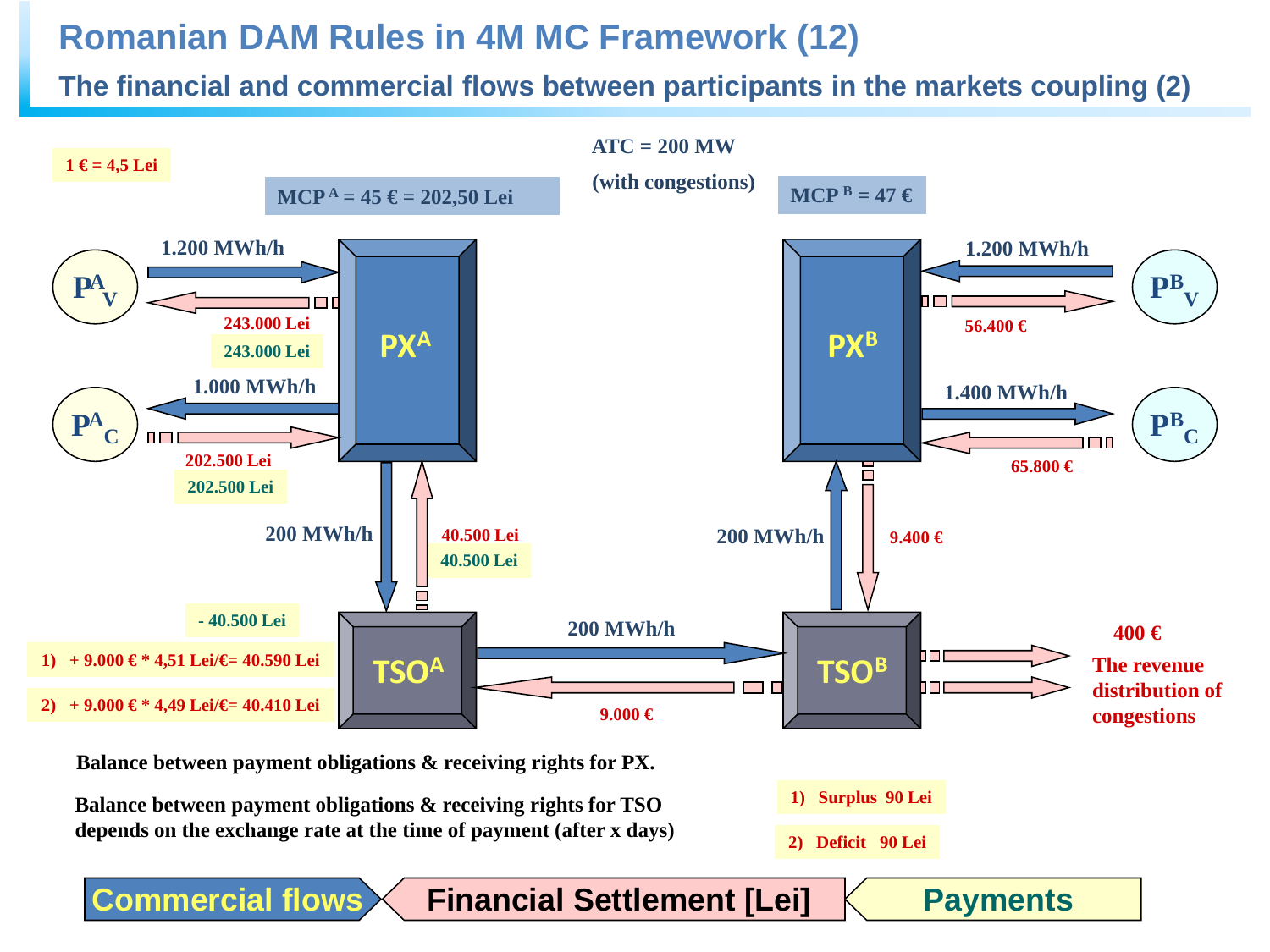### **Regulations for collateral and settlement mechanism of DAM transactions taking into account the Market Coupling Price Mechanism (1)**

- The DAM Participants which intend to introduce buy offers with positive prices and / or sell offers with negative prices have the obligation to send to OPCOM S.A.:
	- Direct Debit Mandatory Agreement
	- Guarantee Letter
- The Implicit DAM Participant (TSO) does not have the obligation for a Gurantee and does not have the right to send offers
- OPCOM S.A. calculates daily the validation guarantee for buy offers with positive prices and / or sell offers with negative prices :

$$
G_{validation} = (G_{constituted} - T_{oblig}) / (1 + VAT/100)
$$

I<sub>oblig</sub> represents the net value of the payment obligations of the Participant, unreceived in the DAM Central Account and VAT as in the Fiscal Code

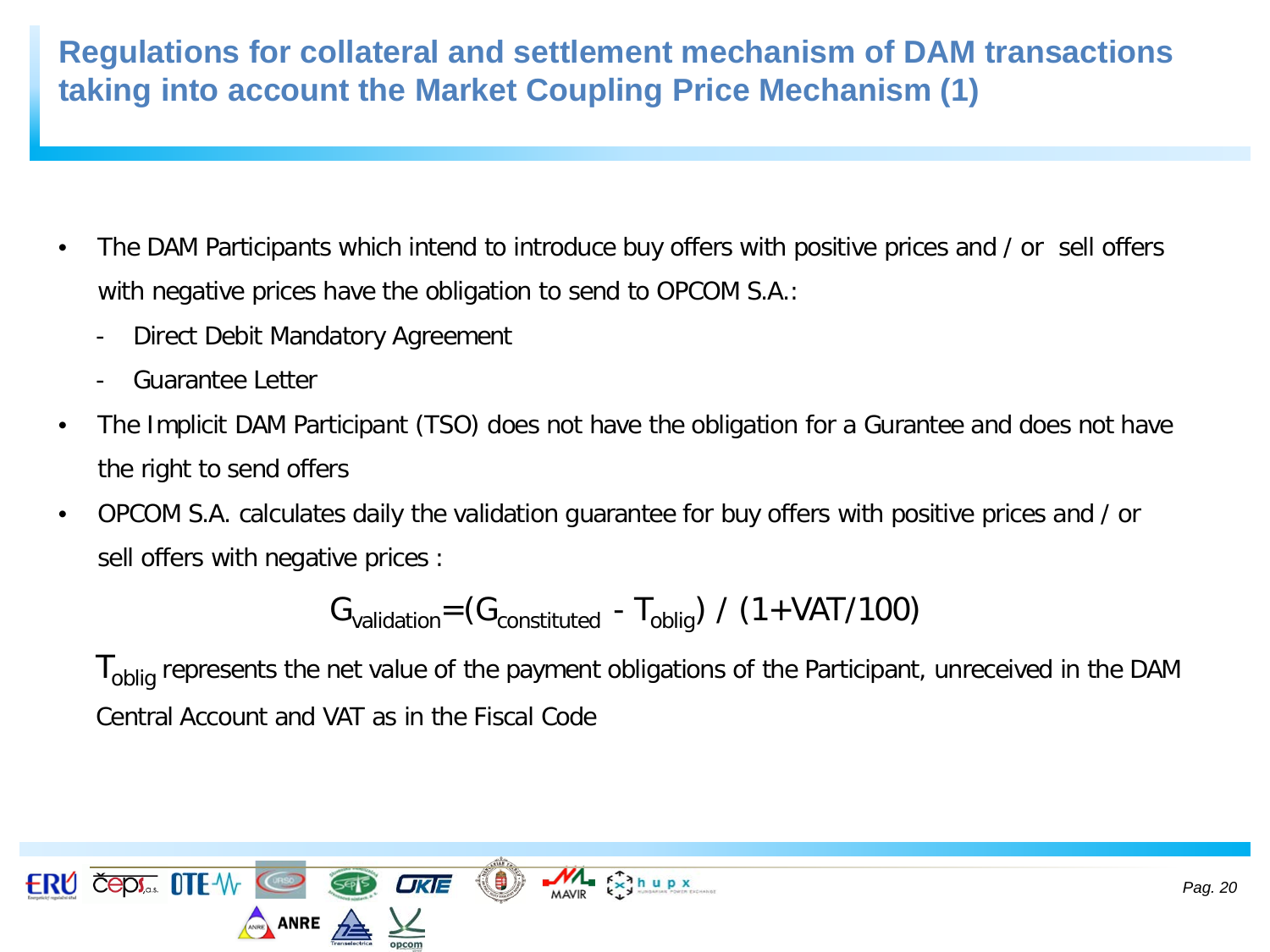**Regulations for collateral and settlement mechanism of DAM transactions taking into account the Market Coupling Price Mechanism (2)**

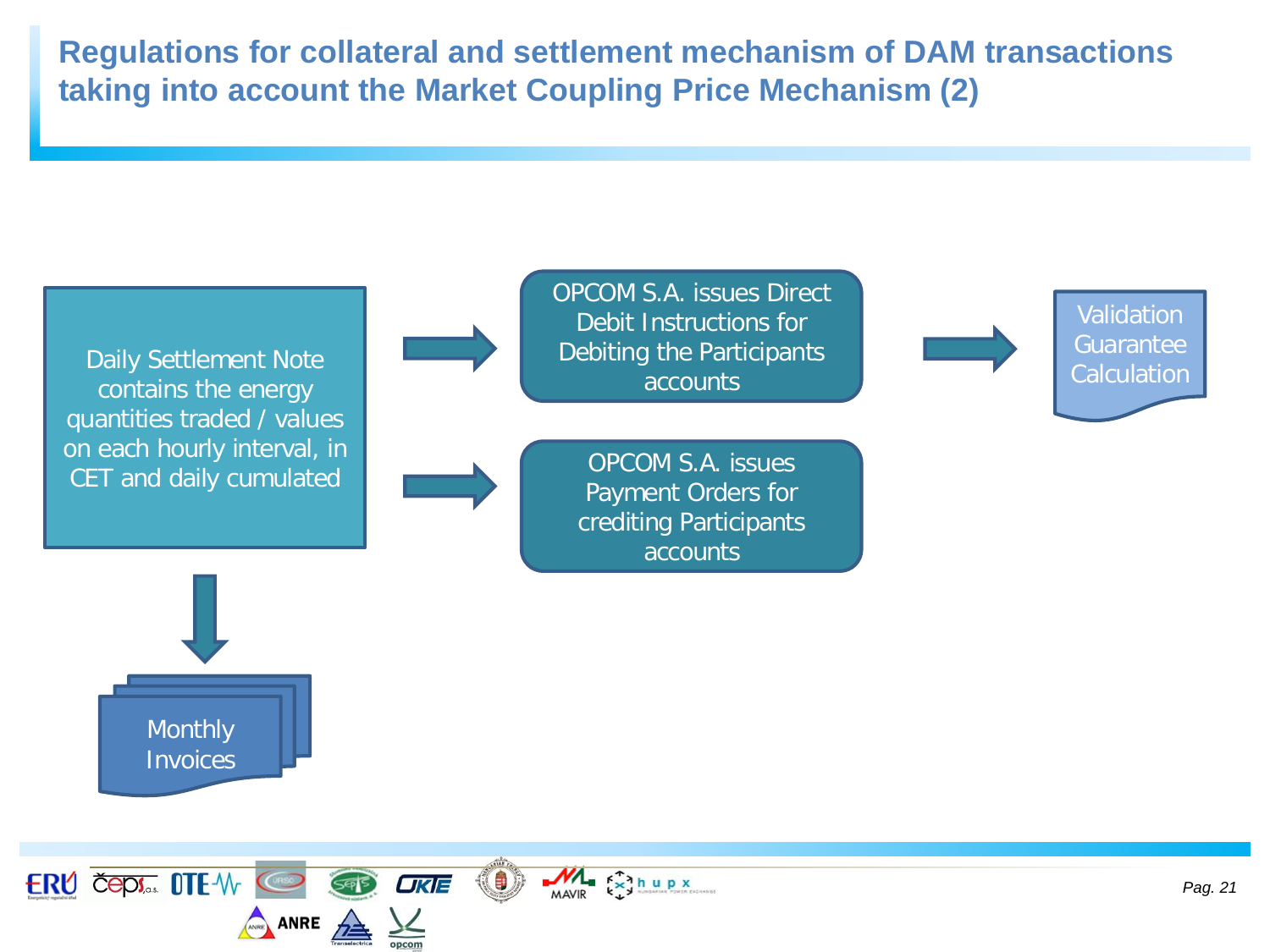**Regulations for collateral and settlement mechanism of DAM transactions taking into account the Market Coupling Price Mechanism (3)**

#### **Invoices issued by DAM Participants**



ANRE A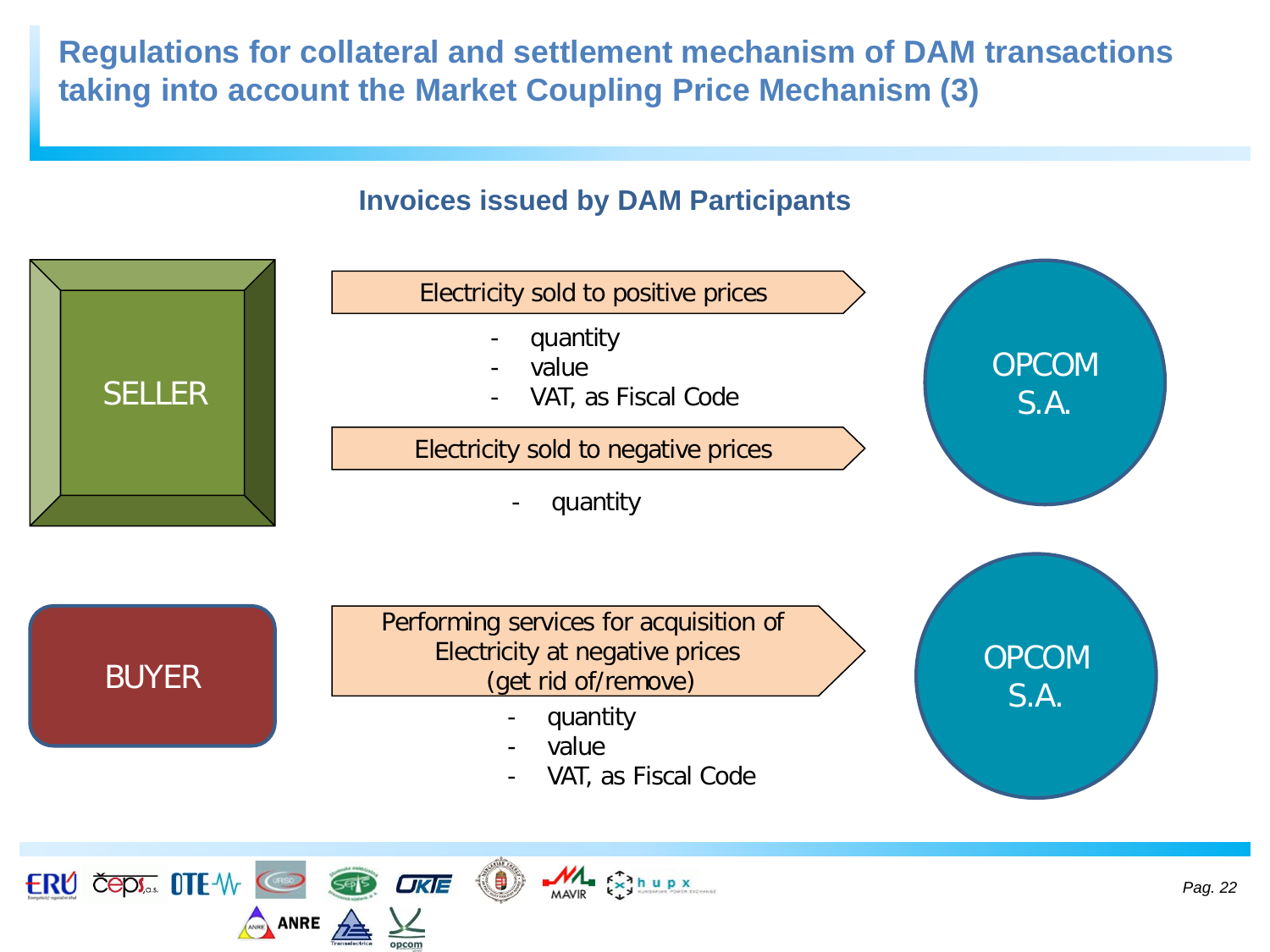**Regulations for collateral and settlement mechanism of DAM transactions taking into account the Market Coupling Price Mechanism (4)**

### **Invoices issued by OPCOM S.A.**

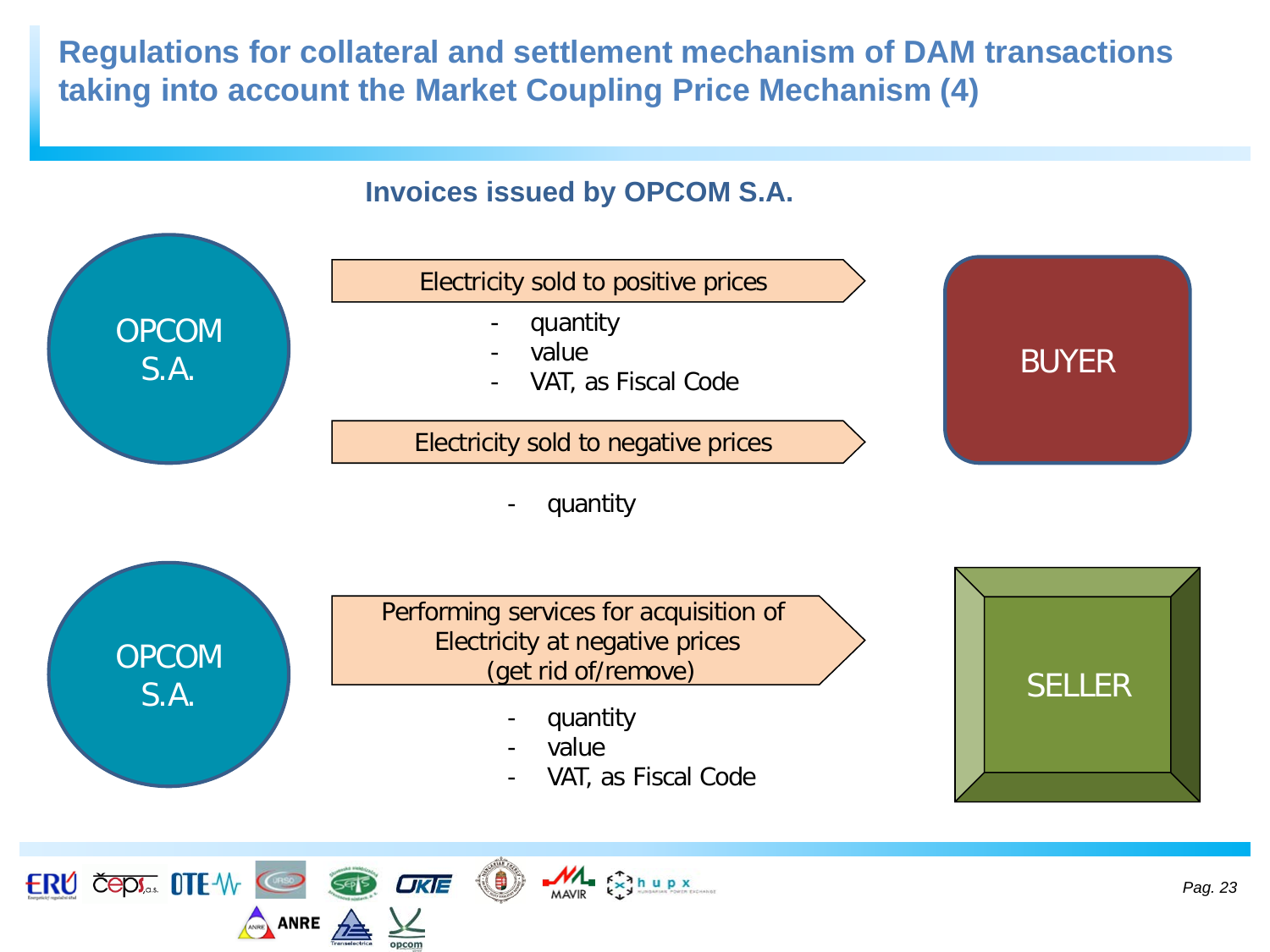**Regulations for collateral and settlement mechanism of DAM transactions taking into account the Market Coupling Price Mechanism (5)**





- S.A. Sold / bought quantity at positive / negative prices
	- Value for tariff
	- VAT, as Fiscal Code